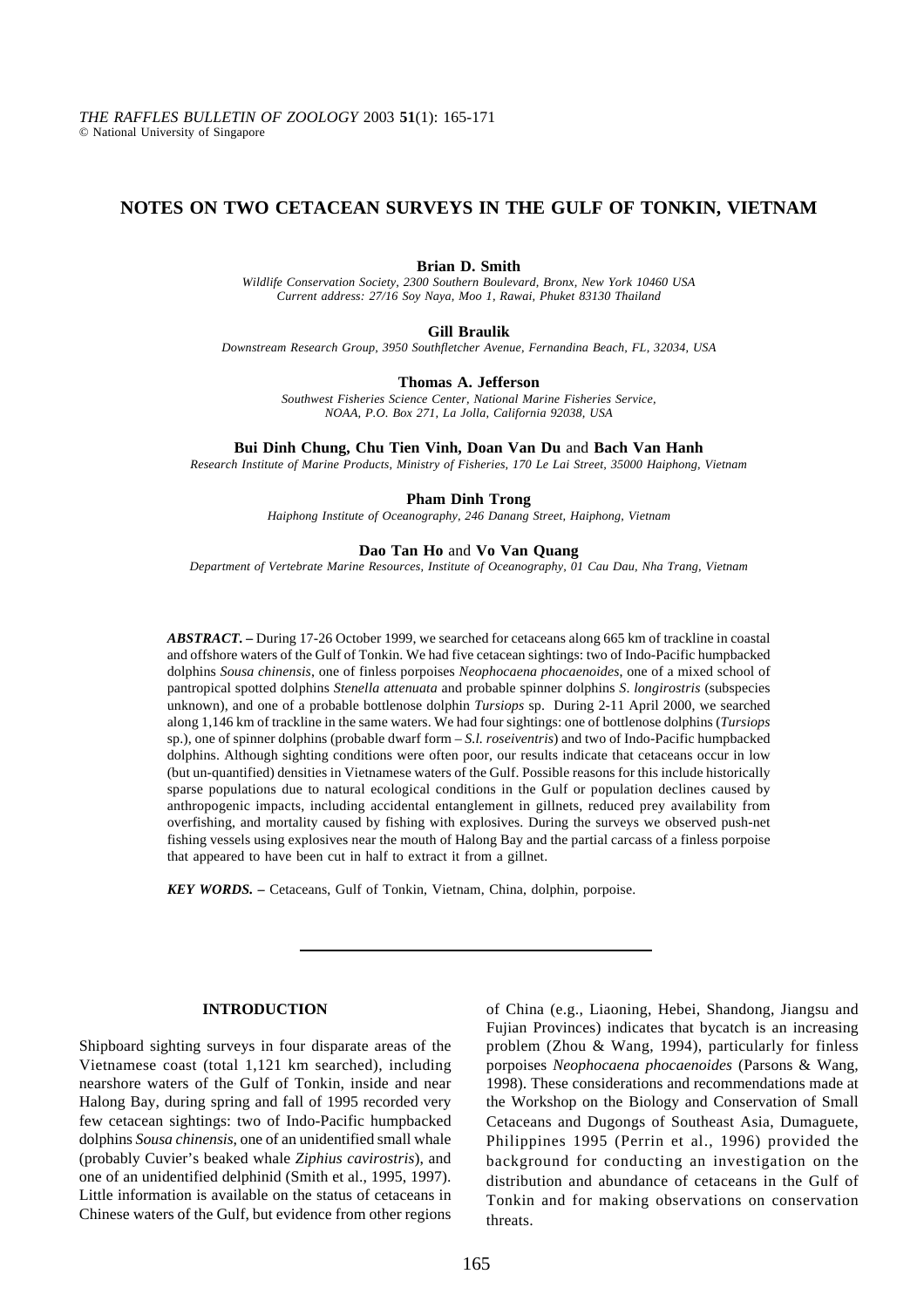## Smith et al.: Cetaceans in the Gulf of Tonkin

| Sight<br>#   | Date<br>(Oct) | Time  | Position                                             | <b>Species</b>                                                                                    | Group<br>Size | Comments                                                                                                                                                                                                                                                                              |
|--------------|---------------|-------|------------------------------------------------------|---------------------------------------------------------------------------------------------------|---------------|---------------------------------------------------------------------------------------------------------------------------------------------------------------------------------------------------------------------------------------------------------------------------------------|
| $\mathbf{1}$ | 17            | 11:08 | $20^{\circ}45.17^{\prime}N$<br>106°52.12'E           | Indo-Pacific<br>humpbacked dolphin                                                                | $2 - 4 - 2*$  | Mother/young pair. Larger one creamy white with a hint of<br>pink and blue/gray speckles on dorsal surface. Smaller one<br>all dark gray. Small possibility that a resighting after turning<br>the vessel was of a separate pair $-$ thus the high estimate of<br>four individuals.   |
| 2            | 18            | 14:42 | $20^{\circ}42.90^{\prime}N$<br>$107^{\circ}20.35$ 'E | Finless porpoise                                                                                  | $2 - 2 - 2$   | Sighting made in Beaufort 5 conditions.                                                                                                                                                                                                                                               |
| 3            | 22            |       | 11:56 19°27.58'N<br>$106^{\circ}56.27$ E             | Pantropical spotted<br>dolphin $(80%)$ and<br>probable spinner<br>dolphin<br>$subspecies ?$ (20%) | 50-70-100     | Sighting made in Beaufort 5 conditions. A small proportion<br>of the school had distinctively more triangular fins. No other<br>distinguishing features of spinner dolphins were observed<br>before we lost sight of the group. Several neonates were<br>present.                     |
| 4            | 25            | 16:17 | $20^{\circ}01.14^{\prime}N$<br>106°37.69'E           | <b>Bottlenose</b><br>$d$ olphin $(?)$                                                             | $1 - 1 - 1$   | Sighting made off effort in Beaufort 7 conditions.<br>Identification tentative.                                                                                                                                                                                                       |
| 5            | 26            | 13:14 | $20^{\circ}49.90^{\prime}N$<br>106°47.56'E           | Indo-Pacific<br>humpbacked dolphin                                                                | $3 - 3 - 3$   | Sighting made off-effort in the rain but conditions later cleared<br>giving us clear views of the animals. Two dolphins appeared<br>similar to those in sighting# 1. Other animal was medium<br>length and had a white $-$ blue/gray blotchy appearance.<br>Thought to be a subadult. |

Table 1. Details of cetacean sightings during 17-26 October 1999 survey of the Gulf of Tonkin.

\* Ordered according to best, high, and low estimates.

Our investigation consisted of a three-day training program for scientists from China and Vietnam on cetacean field identification and survey techniques and two shipboard surveys of the Vietnamese side of the Gulf during autumn and spring. During the surveys we also made opportunistic observations of conservation threats and estimated the density and abundance of fishing vessels according to type. This last activity was conducted as a preliminary attempt to establish a baseline for future assessments of trends in fishing effort and potential impacts on the availability of cetacean prey and magnitude and distribution of cetacean bycatch. The methods and results for this component are reported in Appendix 1. We were unable to obtain permission for conducting surveys on the Chinese side of the Gulf.

During the study, we examined data on cetacean catches from a gillnet study conducted by the Ministry of Fisheries in Vietnam and the Japan International Cooperation Agency to assess the relative abundance of 'large-sized pelagic resources' within the south and south-central waters of the country's Exclusive Economic Zone. Although this study was conducted just south of the Gulf, we present the information in Appendix 2 because threats from gillnet entanglement are likely to be similar.

## **STUDY AREA**

The Gulf of Tonkin, referred to as Beibu Wan in China and Vinh Bac Bo in Vietnam (between 17º and 20º north and 105º and 109º east), is less than 100 m deep throughout and conditions are strongly influenced by the northeast monsoon

from December to February, and the southeast monsoon from June to August. During the northeast monsoon, productive upwelling occurs along the mainland shelf (Meth & Helmer, 1983). Halong Bay National Park, which was designated a UNESCO World Heritage Site in 1994, is located in the northern portion in Vietnam. The park encloses about 3,000 small limestone islands and includes mangroves, fringing coral reefs, rocky shores and enclosed bays. The remaining coastline of the Gulf, including Hainan Island, comprises mostly sand beaches and mangrove forests, with coral reefs



Fig. 1. Map of the Gulf of Tonkin showing survey tracklines and the location of cetacean sightings made during this study.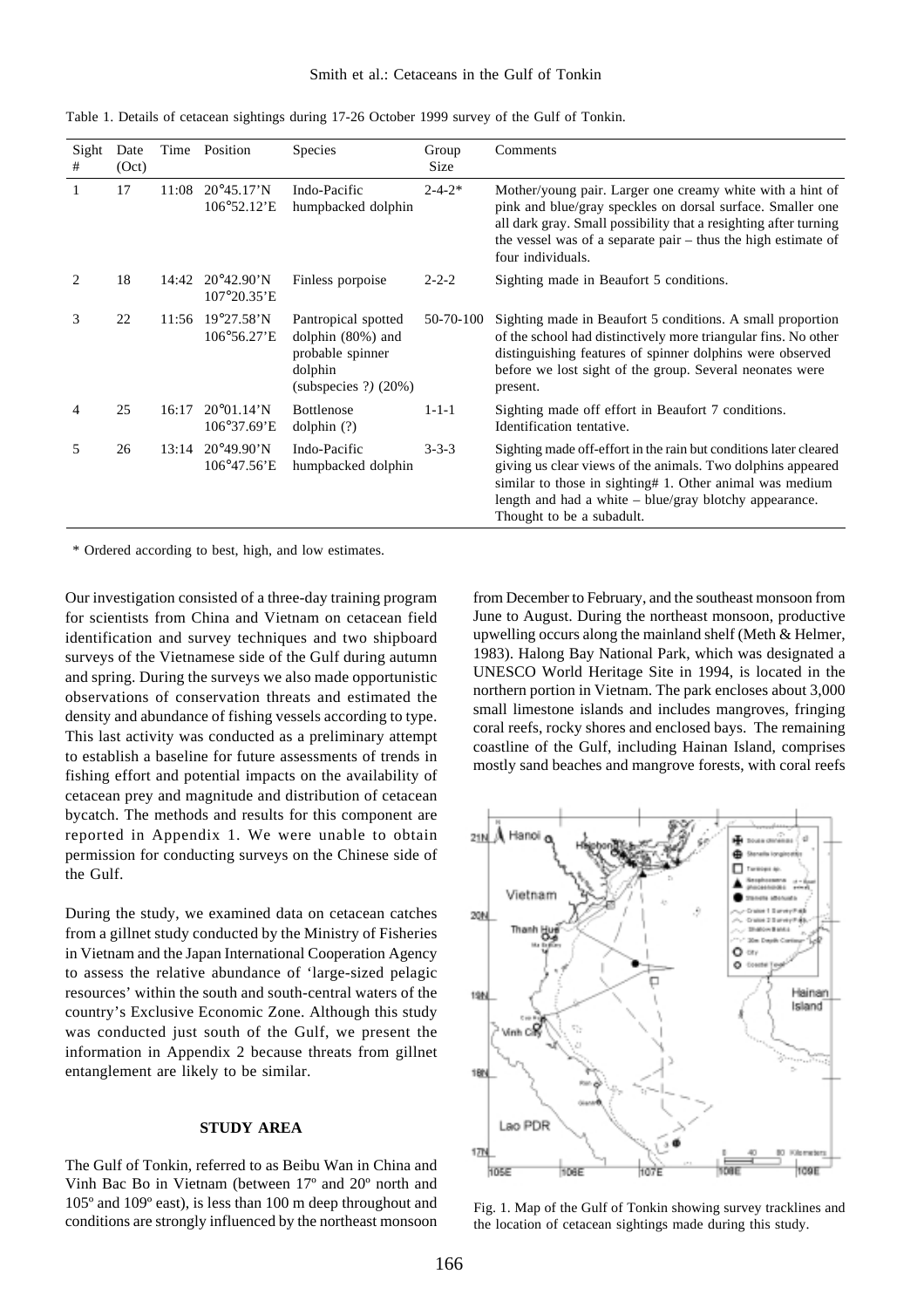# *THE RAFFLES BULLETIN OF ZOOLOGY* 2003

| Sight<br>#    | Date<br>(Apr.) | Time  | Position                                            | <b>Species</b>                                                                        | Group<br><b>Size</b> | Comments                                                                                                                                                                                                       |
|---------------|----------------|-------|-----------------------------------------------------|---------------------------------------------------------------------------------------|----------------------|----------------------------------------------------------------------------------------------------------------------------------------------------------------------------------------------------------------|
| 1             | 4              | 13:45 | $19^{\circ}14.39^{\prime}N$<br>$107^{\circ}08.69$ E | Bottlenose dolphin<br>Tursiops sp.                                                    | $2 - 4 - 2$          | Appeared slightly more robust and with a shorter rostrum than<br><i>T. aduncus.</i> We did not get a sufficient look at the dolphins<br>to make a positive identification to species.                          |
| $\mathcal{D}$ | 6              | 15:06 | $17^{\circ}10.49^{\prime}N$<br>107°17.59 E          | Spinner dolphin<br>Stenella longirostris<br>(probably)<br>roseiventris<br>subspecies) | $90-60-110$          | Identified as dwarf spinners on the basis of small size (max.<br>length estimated at 140cm) and abnormally large dorsal fins<br>and flippers in comparison to body size of adult animals.<br>Neonates present. |
| 3             | 11             | 9:16  | $20^{\circ}45.58$ N<br>$107^{\circ}17.44$ E         | Indo-Pacific<br>humpbacked dolphin                                                    | $1 - 1 - 1$          | One adult dolphin (unspotted creamy white-pink coloration).<br>Sighting more offshore than normal distribution.                                                                                                |
| 4             | 11             | 13:32 | $20^{\circ}43.28^{\prime}N$<br>106°55.24 E          | Indo-Pacific<br>humpbacked dolphin                                                    | $2 - 2 - 2$          | One adult and one subadult (smaller and profusely spotted).                                                                                                                                                    |

Table 2. Details of cetacean sightings during 2-11 April 2000 survey of the Gulf of Tonkin.

\* Ordered according to best, high, and low estimates.

at the Sanya National Nature Reserve on the southern tip of Hainan Island, China.

#### **METHODS**

We conducted a visual search for cetaceans from a fishing vessel (length: 24.9 m, width: 5.3 m, engine: 300 Hp) following a roughly zig-zag course from nearshore waters to the approximate territorial limits of Vietnam, and south and north along the perimeter of the coast. Three observers searched for cetaceans, one on each of the port and starboard sides, with handheld binoculars (Fujinon 7X50 with an internal compass) and naked eye from the beam to about 10° past the bow, and one in the center searching about 20° directly in front of the bow. The center observer also served as the data recorder. The eye height of the observers above the waterline was about 12 m. Observers rotated through each position at 30-minute intervals, followed by a 30-minute watch for fishing vessels (see Appendix 1), before taking an hour break. At least one of the first two authors of the present paper (B.D.S. and G.B.), both of whom have had extensive experience conducting at-sea surveys for cetaceans in Southeast Asia and other tropical waters, were always part of the survey team and confirmed all species identification.

On a standardized effort log we recorded our position, speed, course and distance covered along the trackline using a Global Positioning System (GPS) and information on Beaufort sea-state, presence or absence of fog and/or rain, and estimates of visibility. Data entries were made after observer rotations and any substantial change in vessel course and sighting conditions. On a separate form, we recorded sighting information, which included the geographic position, estimated distance to the cetacean group, relative angle of the group from the bow, Beaufort sea-state, group size (best, high, and low estimates), and the diagnostic features that allowed us to identify the animals to species (or lowest taxonomic group). We also conducted more casual surveys in estuaries from a smaller fishing vessel.

## **RESULTS**

During 17-26 October 1999, we searched for cetaceans along 665 km of trackline (mean vessel speed  $= 13.1$  km/hr; see Fig. 1). Sighting conditions were generally poor, with effort conducted in Beaufort sea states of 1-3, 4-5, and 6-7 during 18.9%, 63.9%, and 17.2% of the total time (50.5 hr), respectively. Fog or rain compromised search effort during 12.1% of the total time. Search effort was suspended for three days and was conducted for less than two hours on the last day because of typhoon warnings, high sea-states and intense fog and rain. We had a total of five cetacean sightings: two of Indo-Pacific humpbacked dolphins *Sousa chinensis*, one of finless porpoises *Neophocaena phocaenoides*, one of a mixed school of pantropical spotted dolphins *Stenella attenuata* and probable spinner dolphins *Stenella longirostris* (subspecies unknown), and one of a probable bottlenose dolphin *Tursiops* sp. (see Table 1). Two of these sightings were made "off effort" while only casually searching for cetaceans during poor weather.

During 2-11 April 2000, we searched along 1,146 km of trackline (mean vessel speed  $= 11.9$  km/hr; see Fig. 1). Sighting conditions were fair and effort was conducted in Beaufort sea states of 1-3, 4-5, and 6-7 during 49.5%, 38.6%, and 11.9% of the total time (96.2 hr), respectively. Fog or rain compromised search effort during 32.4% of the total time. We had a total of four sightings: one of bottlenose dolphins, one of spinner dolphins (probable dwarf form *roseiventris* subspecies), and two of Indo-Pacific humpbacked dolphins (see Table 2).

We also searched for cetaceans in the Ca River mouth and adjacent coastal waters for 4.5 hr from a 15 m fishing vessel on 17 April 2000 and in the Ma River mouth and adjacent coastal waters for 3.5 hr from a 35 m fishing vessel on 19 April 2000. During both surveys, sighting conditions were good with a Beaufort sea state of two or less. No cetaceans were observed during either survey.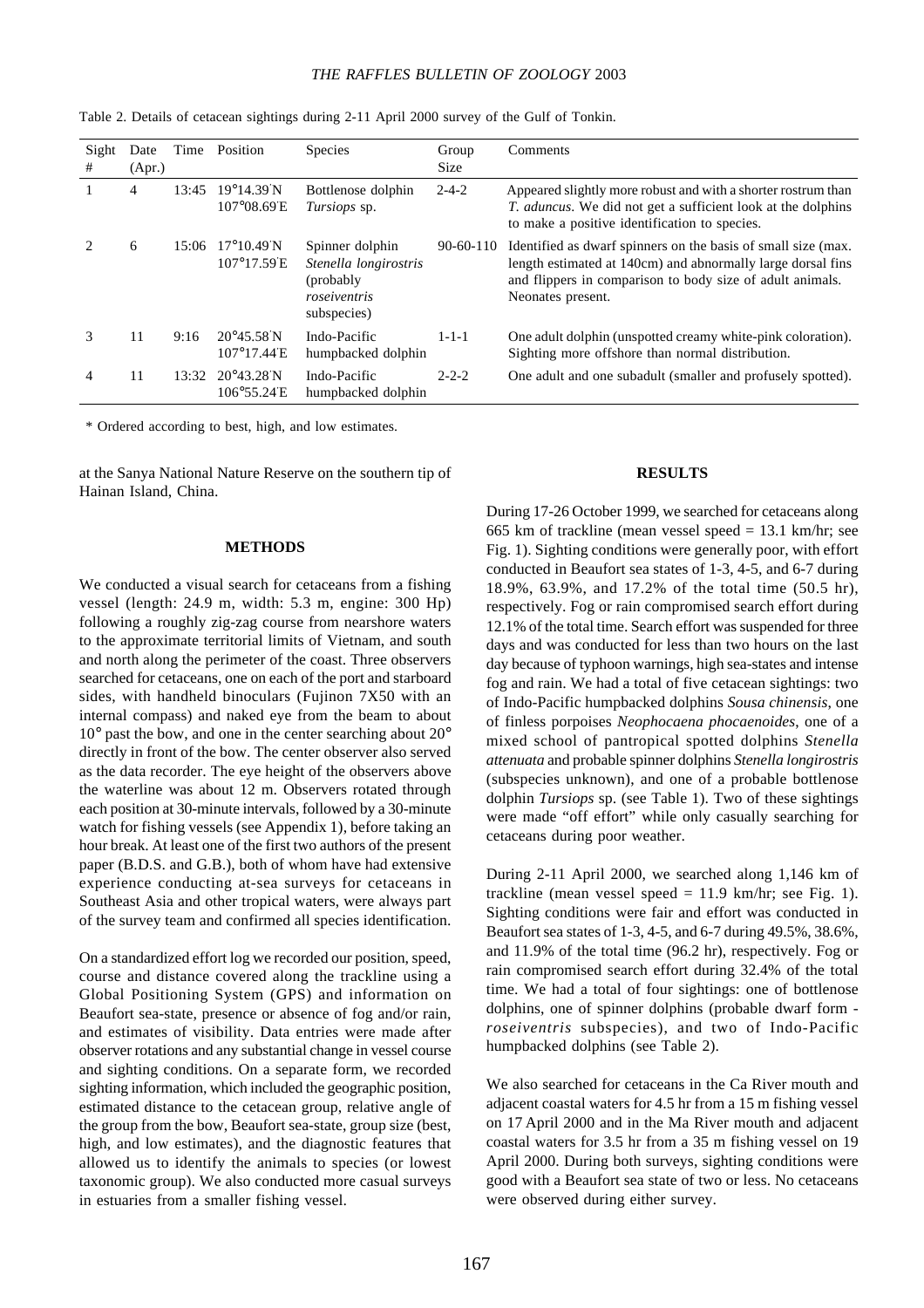On 17 and 19 October, in the mouth of Halong Bay, we observed a large number of push-net vessels (8-12 m mechanized boats with a V-shaped net, spread with two wooden booms extending from the bow) fishing with explosives. A spotter atop the mast directed the boat to a 'breezer' and threw explosive charges into the surfacing fish school.

During the April 2000 survey, we found the partial carcass (anterior half) of a finless porpoise floating next to a gill net. The cut was extremely clean, suggesting that it may have been done with a knife, perhaps after the porpoise's tail had become wrapped in the nearby gillnet.

## **DISCUSSION**

*Species. –* We had four sightings of Indo-Pacific humpbacked dolphins. Three of these were in the Nam Trieu River mouth and the other was in shallow water  $\left( \langle 20 \rangle \text{m} \right)$  offshore of Cat Ba Island. One of the participating scientists (D.V.D) also reported sighting two humpback dolphins a few miles offshore of the Ca river mouth on 15 March 2000. The majority of our survey effort was conducted in marine waters unaffected by freshwater inputs, the apparent preferred habitat of this species in Southeast Asia (Jefferson 2000), so the density of humpbacked dolphins within their area of occupancy in the Gulf may be greater than indicated by the overall scarcity of sightings during our surveys.

During the October 1999 survey, we had one sighting of two finless porpoises in nearshore waters just north of Halong Bay. During the April 2000 survey we also found a partial carcass of a finless porpoise floating next to a gill net just south and offshore of the Nam Trieu river mouth. The caretaker of the Do Son Marine Station showed us photographs of two finless porpoises that were reportedly found stranded nearby in December 1998 and July 1999.

A dwarf form of spinner dolphin *S. l. roseiventris* has been described as occurring in shallow waters of inner Southeast Asia, replaced in deeper and outer waters by the larger *S. l. longirostris* (Perrin et al., 1989, 1999). We sighted spinner dolphins in the northern Gulf that we tentatively identified as coming from the *roseiventris* subspecies, due to their small size, and disproportionately large rostrum and dorsal and pectoral fins (in comparison to larger forms of the species). The first author of this paper has had extensive experience observing spinner dolphins in the Eastern Tropical Pacific on surveys conducted by the U.S. National Marine Fisheries Service, including the three other subspecies: *S. l. longirostris*, *S. l. orientalis* and *S. l. centroamericana*, and feels confident about the subspecies identification. However, recognizing that we have no photographic documentation of the sighting and that a confirmed record would constitute a significant range extension for the subspecies, previously only recorded from shallow waters of the Gulf of Thailand and Timor and Arafura Seas, we conservatively log the identification as tentative.

Pantropical spotted dolphins have a widespread distribution in tropical waters. We made a sighting of spotted dolphins in the central Gulf, possibly associated with spinner dolphins (subspecies unknown).

Two species of bottlenose dolphins have been recognized: *Tursiops truncatus,* which is widespread in temperate and tropical waters, and *T. aduncus*, occurring in shallow tropical waters along the coast of eastern Africa and westward to northern Australia (Rice, 1998).

Smith et al. (1995, 1997) reported a stuffed specimen of a bottlenose dolphin from a stranding in Halong Bay stored at the Research Institute of Marine Products (RIMP). The specimen was unidentified as to whether it was from *aduncus* or *truncatus* forms and it has since been discarded, due to poor preservation. The same researchers recorded nine bottlenose dolphin skulls stored at whale temples along the coast of south and south central Vietnam; all but one were considered to be from the *aduncus*-type. During our surveys in the Gulf we had one positive and one probable sighting of bottlenose dolphins. Due to poor sighting conditions we were unable to determine if these were from the *aduncus* or *truncatus* species.

All four positive species identifications made during our surveys (Indo-Pacific humpbacked dolphins, pantropical spotted dolphins, finless porpoises, and spinner dolphins) represent new records for the Vietnamese side of the Gulf of Tonkin. Smith et al. (1995, 1997) documented all four of these species as occurring in Vietnam but those records were from the south and south-central waters of the country, which are characterized by different bathymetric and oceanographic conditions.

*Cetacean Density. –* The few sightings we made were clearly insufficient for estimating cetacean abundance, reporting meaningful encounter rates or describing distribution patterns. The paucity of cetaceans observed during these surveys, combined with similar results from surveys reported in Smith et al. (1995,1997), indicates that cetaceans occur in low (although un-quantified) densities in Vietnamese waters of the Gulf of Tonkin. Possible reasons for this include that cetaceans were never found in high densities or that their numbers have been reduced by anthropogenic impacts (e.g., gillnet entanglement, and possibly prey declines as a result of overfishing).

*Threats. –* Accidental entanglement in gillnets is recognized as one of the dominant factors (or perhaps the foremost one; see Reeves & Reijnders, 2002) threatening small cetaceans worldwide (Perrin et al., 1994). The observation of half a carcass of a finless porpoise that was almost certainly caught in a gill net indicates that incidental catches of cetaceans may be a significant problem in the Gulf of Tonkin. We are also concerned about observations of push-net fishermen using explosives in waters just outside of Halong Bay. High sound levels and rapid pressure changes from explosions can result in the direct death of cetaceans or indirect killing from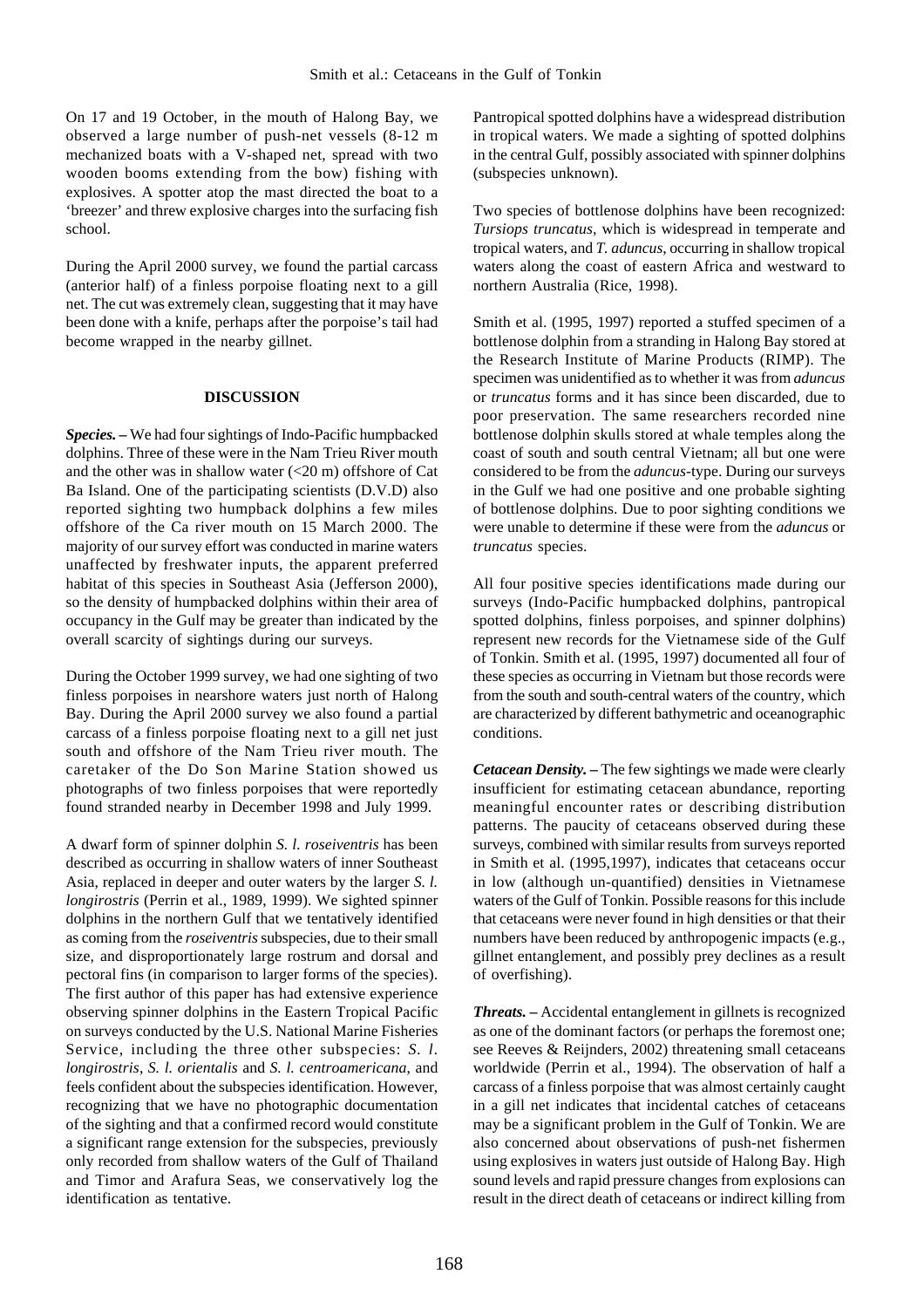permanent hearing damage that disables their primary sense of echolocation (Richardson et al., 1995). Fishing with explosives may also promote competitive interactions between fisherman and cetaceans, when both are attracted to fish that float to the surface. Competition for dwindling fish resources may ultimately undermine the venerated status that cetaceans enjoy among Vietnamese fishing communities (see Smith et al., 1995, 1997; Thai, 1996). Using explosives for fishing is illegal in Vietnam, but there appears to be little or no enforcement, as the activity could be observed from a far distance by the waterspout created by the explosion, which appeared similar to, but wider and more concentrated than the blow of a large whale.

*Research and Conservation. –* Conserving cetaceans in areas where they occur in low densities, whether due to anthropogenic effects or limited habitat, is a challenging task. From a research perspective, the results of our investigation argue against conducting further dedicated surveys, except perhaps specifically for humpbacked dolphins in the Nam Trieu river mouth. We do, however, recommend that information on cetaceans be collected routinely as a regular part of national fisheries and oceanographic research programmes conducted in the Gulf. We also suggest that a bycatch monitoring program be established at government fisheries offices in major fishing ports. This monitoring programme should document information on the number, species identification and morphometrics of cetacean carcasses brought into port by local fishermen. Efforts should be also made to reduce cetacean bycatch and laws prohibiting fishing with explosives should be strictly enforced as part of an overall strategy for managing sustainable fisheries.

## **ACKNOWLEDGEMENTS**

Funding for the training course and survey was provided by the Convention on Migratory Species (EMS) and the Ocean Park Conservation Foundation (OPCR). We express our appreciation for the enormous help given by Pablo Caneveri and Karen Weaver at CMS and Amie Brautigam of IUCN. The training course would not have been possible without the efficient and enthusiastic assistance of the staff at Ocean Park and OPCF, including Josephine Wong, Carmen Lor, Jessica Wang, Irene Wong, Mientje Torey, Samuel Hung, and Lawmen Law. Finally, we express our appreciation to the captain and crew of Cat Hai – 16 for their hard work and outstanding cooperation during difficult conditions at sea.

## **LITERATURE CITED**

- Fuyo Ocean Development & Engineering, 1997. *Draft Final Report on the Marine Resources Study in Vietnam.* Unpublished report submitted to the Ministry of Fisheries, Socialist Republic of Vietnam. November 1997. 288 pp.
- Jefferson, T. A., 2000. Population biology of the Indo-Pacific humpbacked dolphin in Hong Kong waters. *Wildlife Monographs*, **144**: 1-65.
- Meth, N. & R. Helmer, 1983. Marine Environment and Coastal Resources in Southeast Asia: A Threatened Heritage. In: Borgese, E. M. & N. Ginsburg (eds.), *Ocean Yearbook 4*. The University of Chicago Press, Chicago and London. Pp. 260- 294.
- Parsons, E. C. M. & J. Wang, 1998. A review of finless porpoises (*Neophocaena phocaenoides*) from the South China Sea. In: Morton, B. (ed.), *Proceedings of the Third International Conference on the Marine Biology of the South China Sea, 28 October – 1 November 1996*. Hong Kong University Press, Hong Kong. Pp. 287-305.
- Perrin, W. F., N. Miyazaki & T. Kasuya, 1989. A dwarf form of the spinner dolphin (*Stenella longirostris*) from Thailand. *Marine Mammal Science,* **4**: 213-227.
- Perrin, W. F., G. P., Donavan & J. Barlow, 1994. Report of the workshop on mortality of cetaceans in passive fishing nets and traps. In: Perrin, W. F., G.P. Donavan & J. Barlow (eds.), *Gillnets and Cetaceans, Report of the International Whaling Commission (Special Issue 15).* Pp. 1-72. International Whaling Commission, Cambridge, UK.
- Perrin, W. F., M. L. Dolar & D. Robineau, 1999. Spinner dolphins (*Stenella longirostris*) of the western Pacific and Southeast Asia: pelagic and shallow-water forms. *Marine Mammal Science,* **15**: 1029-1043.
- Perrin, W. F., M. L. L. Dolar & M. N. R. Alava (eds.), 1996. *Report of the Workshop on the Biology and Conservation of Small Cetaceans and Dugongs of Southeast Asia.* UNEP(W)/EAS WG \_ United Nations Environmental Programme, Bangkok 101pp.
- Reeves, R. R. & P. Reijnders, 2002. Conservation and management. In: Hoelzel, R. (ed.), *Marine Mammal Biology an Evolutionary Approach.* Blackwell Science, Corwall, UK. Pp. 388-417.
- Rice, D. W., 1998. *Marine Mammals of the World: Systematics and Distribution,* Special Publication Number 4. The Society for Marine Mammalogy. Allen Press, Inc. Lawrence, Kansas. 231 pp.
- Richardson, W. J., C. R. Greene, Jr., C. I. Malme & D. H. Thomson, 1995. *Marine Mammals and Noise.* Academic Press, San Diego CA. 576 pp.
- Smith, B. D., T. Jefferson, D. Ho, S. Leatherwood, C. Thuoc, M. Andersen & E. Chiam, 1995. Marine mammals in Vietnam: a preliminary checklist. *Tuyen Tap Nghien Cuu Cien* (*Collection of Marine Research Works*), **8**: 147-176.
- Smith, B. D., T. A. Jefferson, S. Leatherwood, D. T. Ho, C. V. Thuoc & L. H. Quang, 1997. Investigation of marine mammals in Vietnam. *Asian Marine Biology,* **14**: 145-172.
- Thai, V. K., 1996. The cult of the whale. *Vietnamese Studies,* **121**: 145-172.
- Zhou, K. & X. Wang, 1994. Brief review of passive fishing gear and incidental catches of small cetaceans in Chinese waters. *Report of the International Whaling Commision,* (Special Issue **15**): 347-354.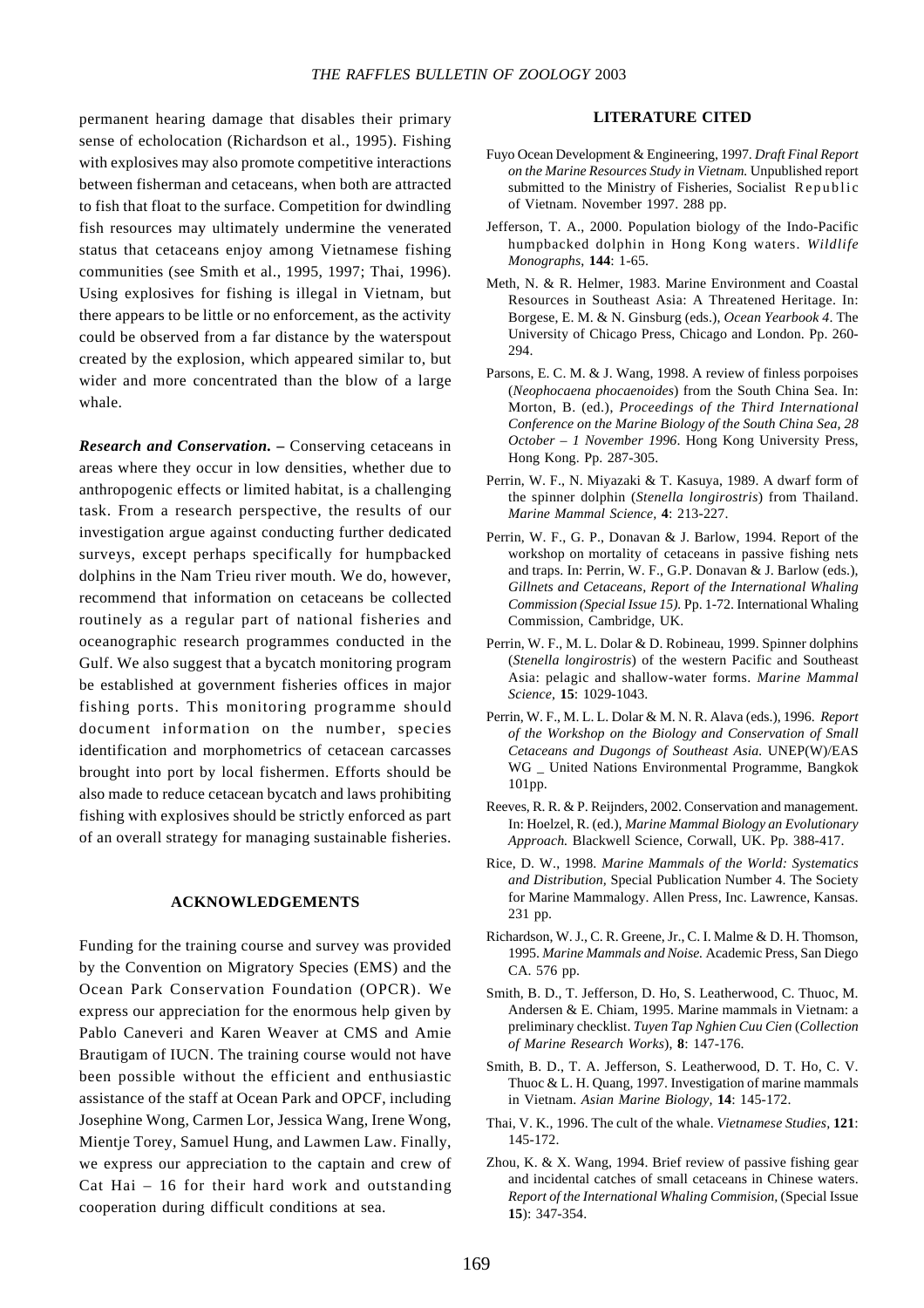## **APPENDIX I**

# **FISHING VESSEL SURVEY**

While surveying for cetaceans, we used a strip transect method to estimate fishing vessel density. A separate observer stood watch and recorded sightings of active fishing vessels (i.e. fishing gear deployed and not just underway or at drift) when they were located perpendicular to the beam of either side of the vessel. On a standardized form, we recorded data on the geographic position, number and classification of fishing vessel(s), and estimated distance from our position. We classified fishing vessels as: 1) shrimp trawler: horizontal booms deployed on each side with one or more trawl nets deployed; 2) stern trawler: trawl nets deployed from the rear; 3) hang trawler: horizontal booms deployed on each side with vertical booms attached to the end of the horizontal ones and trawl nets deployed from these; 4) pair trawlers: two vessels travelling parallel about one km apart with trawl nets deployed from the stern; 5) gill netter: surface nets deployed with flags and buoys visible; 6) squid jigger: vessels with many large lights for attracting squid; 7) purse-seiner: large vessels with smaller skiff and net for encircling fish; or 8) long liner: long fishing lines with many hooks deployed from the stern of the vessels and buoys visible at the ends.

The width of the survey strip was determined post-hoc according to the distance that encompassed all observations of that vessel type. We assumed that all fishing vessels were observed in the survey strip and estimated fishing vessel density according to the total number of vessels of each type divided by the product of the strip width and length. An estimate of absolute abundance was calculated for each fishing vessel type according to the product of the density estimate and the area encompassed by one half the survey strip width outside of the trackline and the coast. The later was determined using a Geographical Information Systems (GIS) program. The CV for each abundance estimate was calculated according to the variation in the number of sightings among survey days.

Because of typhoon warnings and extremely poor weather conditions during the first survey, which adversely affected sighting conditions and resulted in many fishing vessels remaining in port, we only analyzed results from 1,072 km of search effort (90.5hr) conducted during nine days of the second survey (Fig. 2). During this time, weather conditions were judged to be calm enough so that fishing activity was normal and vessels could be observed for at least several kilometers. We recorded a total of 221 fishing vessels, including gill netters (68.3%), squid jiggers (4.5%), purse seiners  $(7.2\%)$ , pair trawlers  $(12.7\%)$ <sup>1</sup>, and unidentified (7.2%). No long liners or hang-, stern- or shrimp trawlers were observed. Of the gill netters, at least 17.9% were carrying floodlights, which indicated that they also fished

for squid at night. An unknown proportion of the other gill netters may have also carried lights, but these vessels were sighted at too great a distance to confirm their absence or presence.

For the sample of pooled vessel types, we calculated relative density and abundance estimates of 0.0172 vessels/km<sup>2</sup> and 823 vessels (CV = 0.34; total survey area =  $47,920 \text{ km}^2$ ), respectively. We then analyzed the abundance of fishing vessels according to type and found that, with the exception of gill netters, the CVs were too large (1.04-1.90) for the estimates to be meaningful. This was due to the small sizes of our samples (n=10-28) and the clumped distributions of vessel types. The relative and absolute abundance estimates for gill netters were 0.0117 vessels/km<sup>2</sup> and 562 vessels (CV=0.36), respectively. These data are particularly relevant to cetaceans, because gill netters probably account for the great majority of cetacean bycatch. In this analysis we did not include sightings made during the last day of 72 artisanal 'basket' boats used for inshore gillnetting and hand-line fishing. These were recorded between Cat Ba Island and the Nam Trieu river mouth, with vessel density particularly high inside the mouth (close to where we made three of the four sightings of Indo-Pacific humpbacked dolphins). Squid jiggers and gill netters were recorded in all offshore areas, particularly in the central Gulf. Pair trawlers were recorded operating in clumped aggregations, primarily in the southern offshore portion of the Gulf, while purse seiners were only observed in offshore waters.



Fig. 2. Map of the Gulf of Tonkin, showing survey tracklines and the locations of fishing vessel sightings.

<sup>1</sup> A pair was counted as only a single vessel.